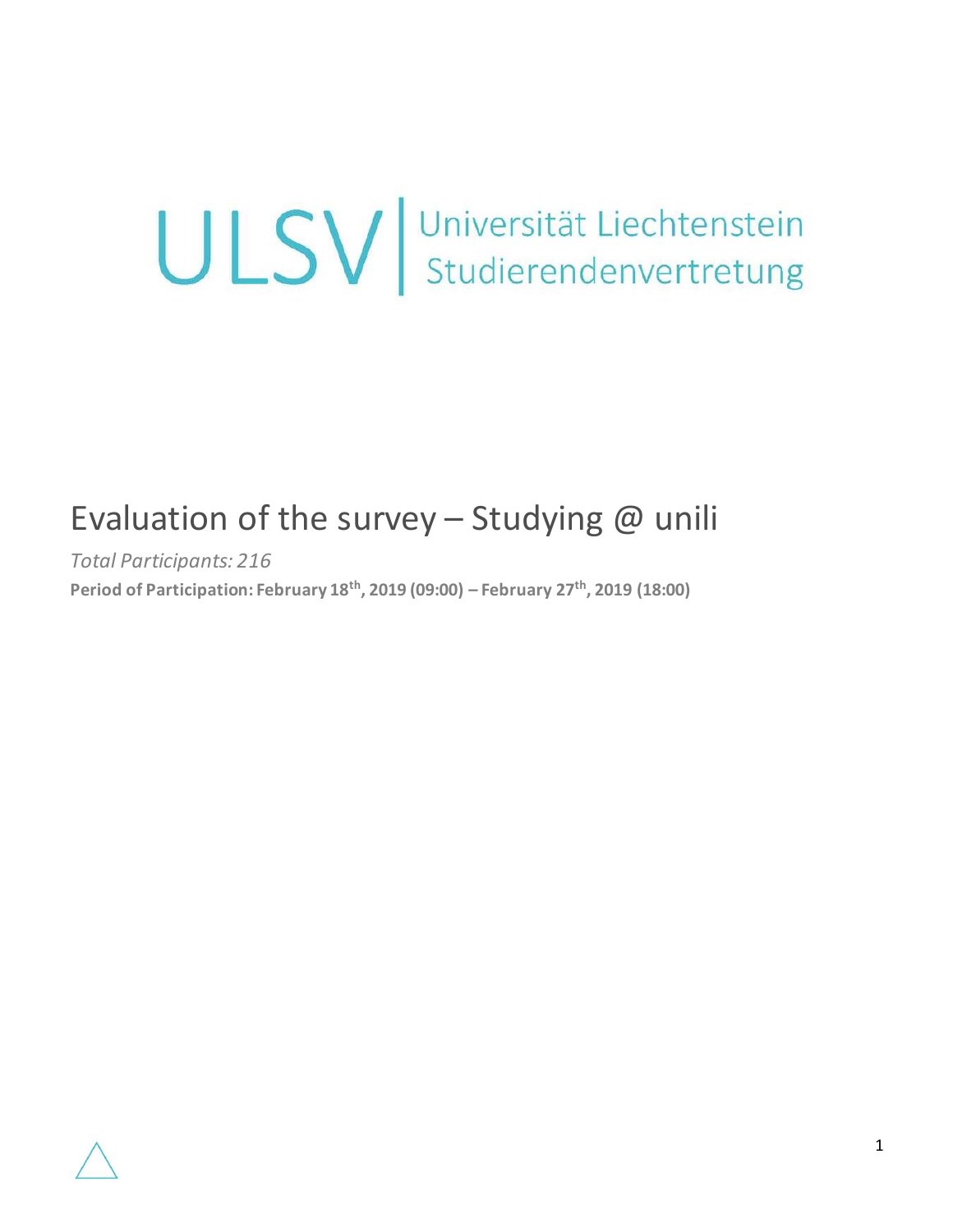**What criteria do you use when selecting your cross-faculty electives? (multiple selection possible)**

|                                                  |                            | 25%<br><b>Execution time</b>        | 21%<br>Number of executions |
|--------------------------------------------------|----------------------------|-------------------------------------|-----------------------------|
| When I am interested in the specific topic (32%) |                            | Minimum effort in the subject (20%) | Execution time (25%)        |
|                                                  | Number of executions (21%) | Other (3%)                          |                             |
| Other:                                           |                            |                                     |                             |
| No interesting topics                            |                            |                                     |                             |
| Mandatory/voluntary attendance                   |                            |                                     |                             |
| Exam                                             |                            |                                     |                             |
| Feasible for my programs schedule                |                            |                                     |                             |
| Combination of topic/effort/execution time       |                            |                                     |                             |
| Who's the lecturer                               |                            |                                     |                             |
| Language - English                               |                            |                                     |                             |

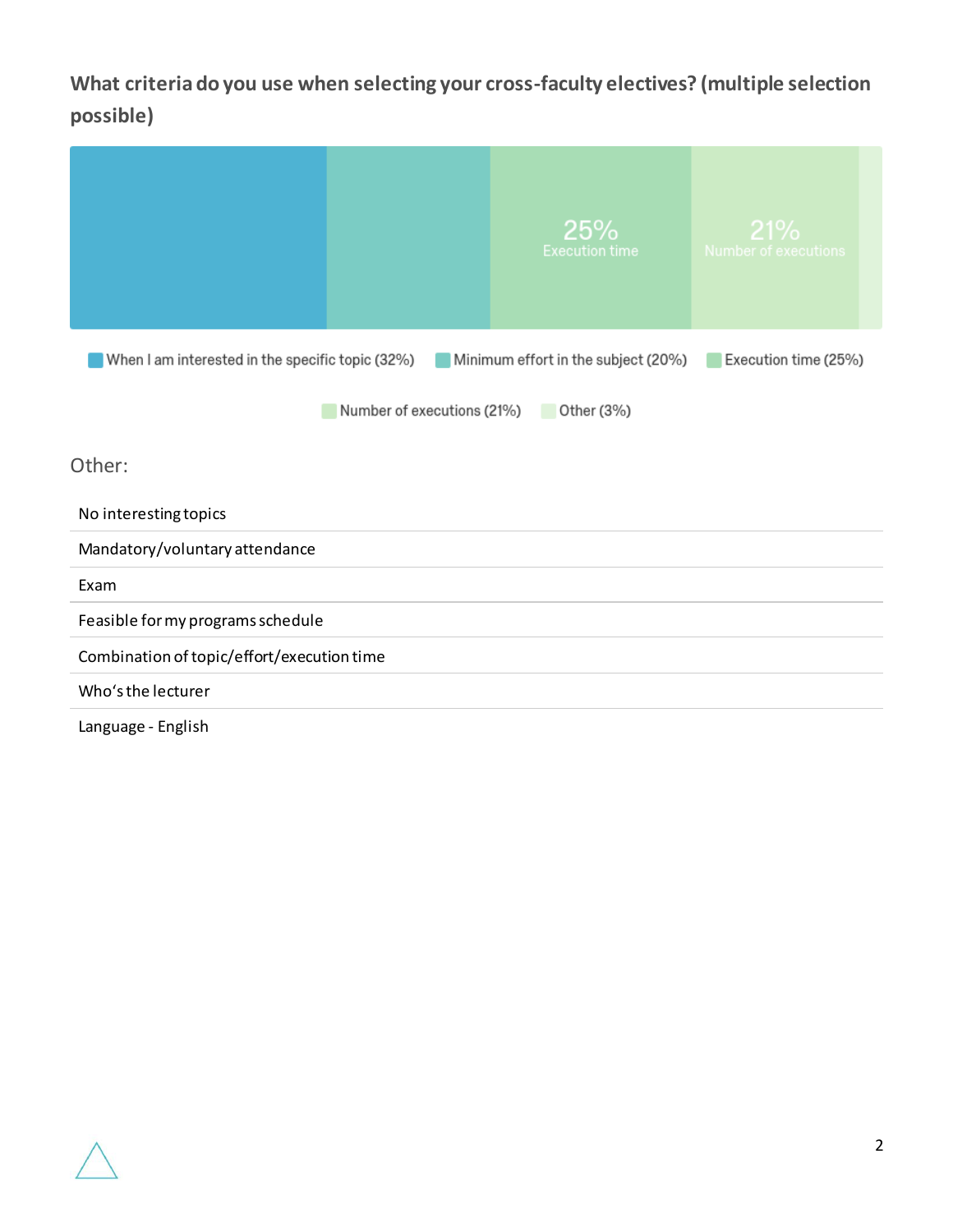



| Answer             | $\%$   | Counter |
|--------------------|--------|---------|
| highly effective   | 11.11% | 24      |
| effective          | 46.76% | 101     |
| i don't care       | 18.06% | 39      |
| ineffective        | 16.67% | 36      |
| highly ineffective | 7.41%  | 16      |
| Sum                | 100%   | 216     |

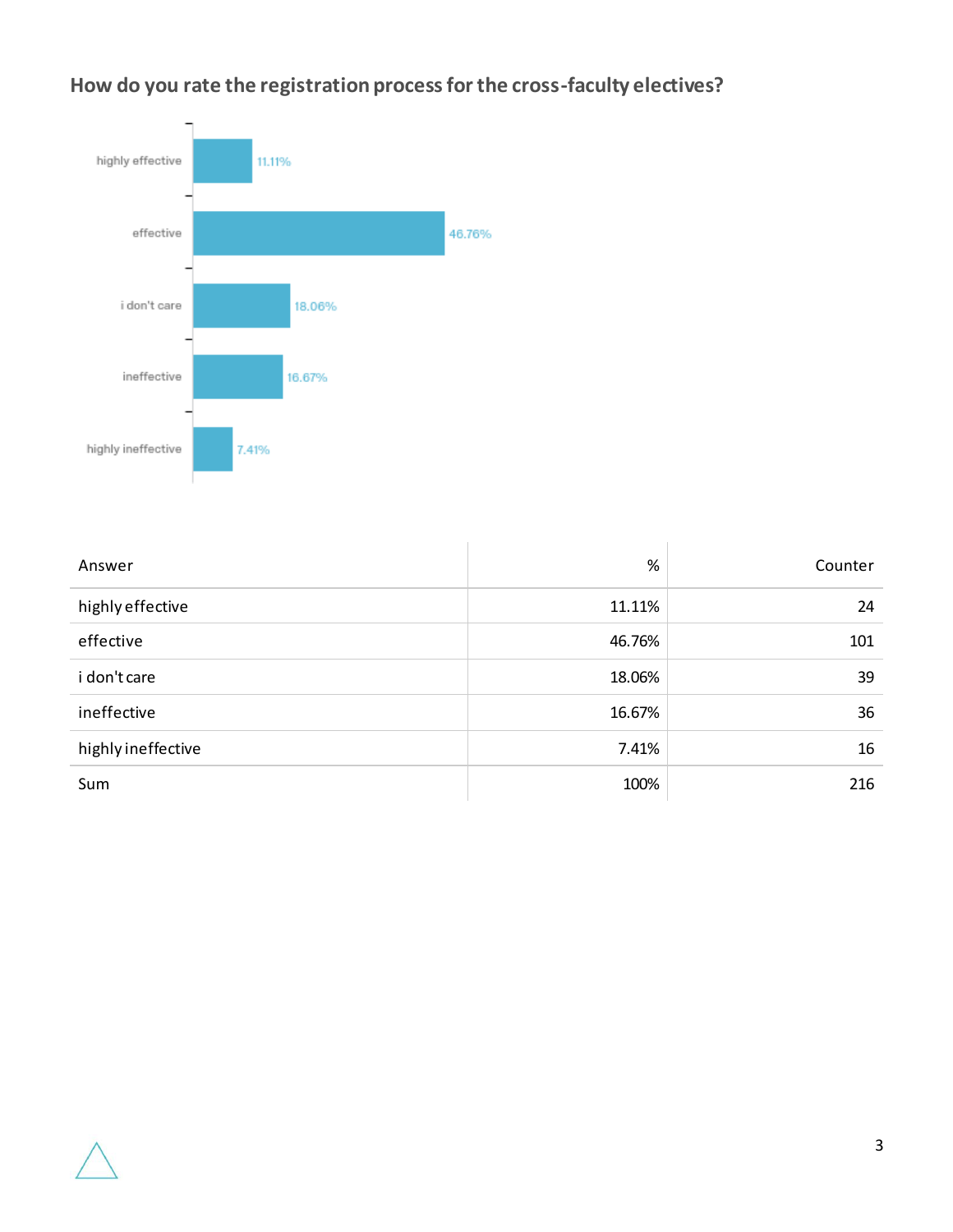**Have you had problems not getting into your desired/chosen subject?**



#### **If yes, was there a solution for your problem in the end?**



| Was there a solution for your problem in the end? | Percent  |
|---------------------------------------------------|----------|
| yes, everything was managed                       | $0.00\%$ |
| yes, despite obstacles                            | 9.09%    |
| no but everyone involved was trying very hard     | 6.06%    |
| no, i had to choose another subject               | 84.85%   |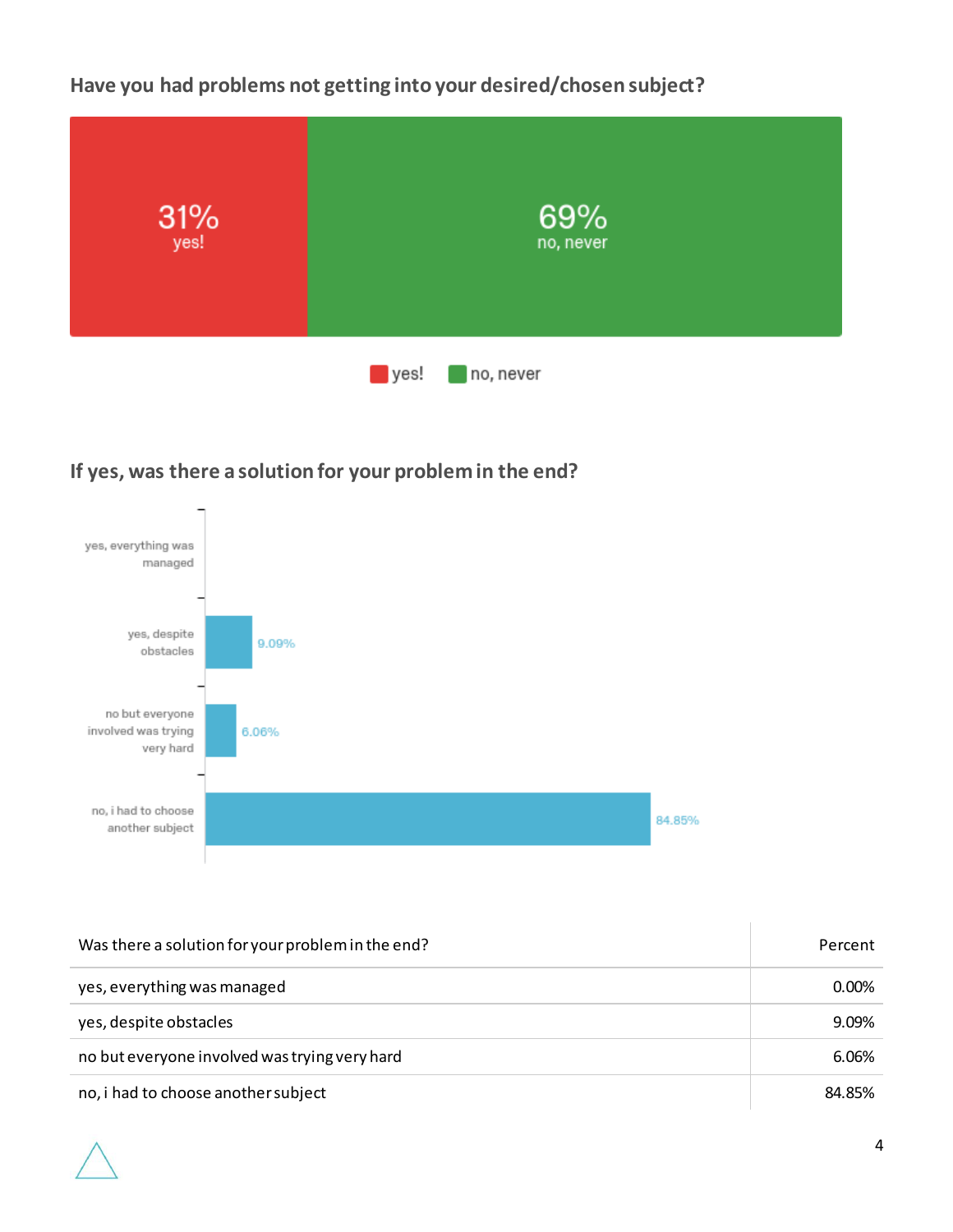**Please rate the added value in personal or professional live the cross-faculty electives bring to you**



| Answer                | %      | Counter |
|-----------------------|--------|---------|
| very high added value | 5.09%  | 11      |
| high added value      | 43.06% | 93      |
| i don't care          | 14.35% | 31      |
| low added value       | 23.15% | 50      |
| no added value at all | 14.35% | 31      |
| Sum                   | 100%   | 216     |

 $\mathcal{L}$ 

÷.

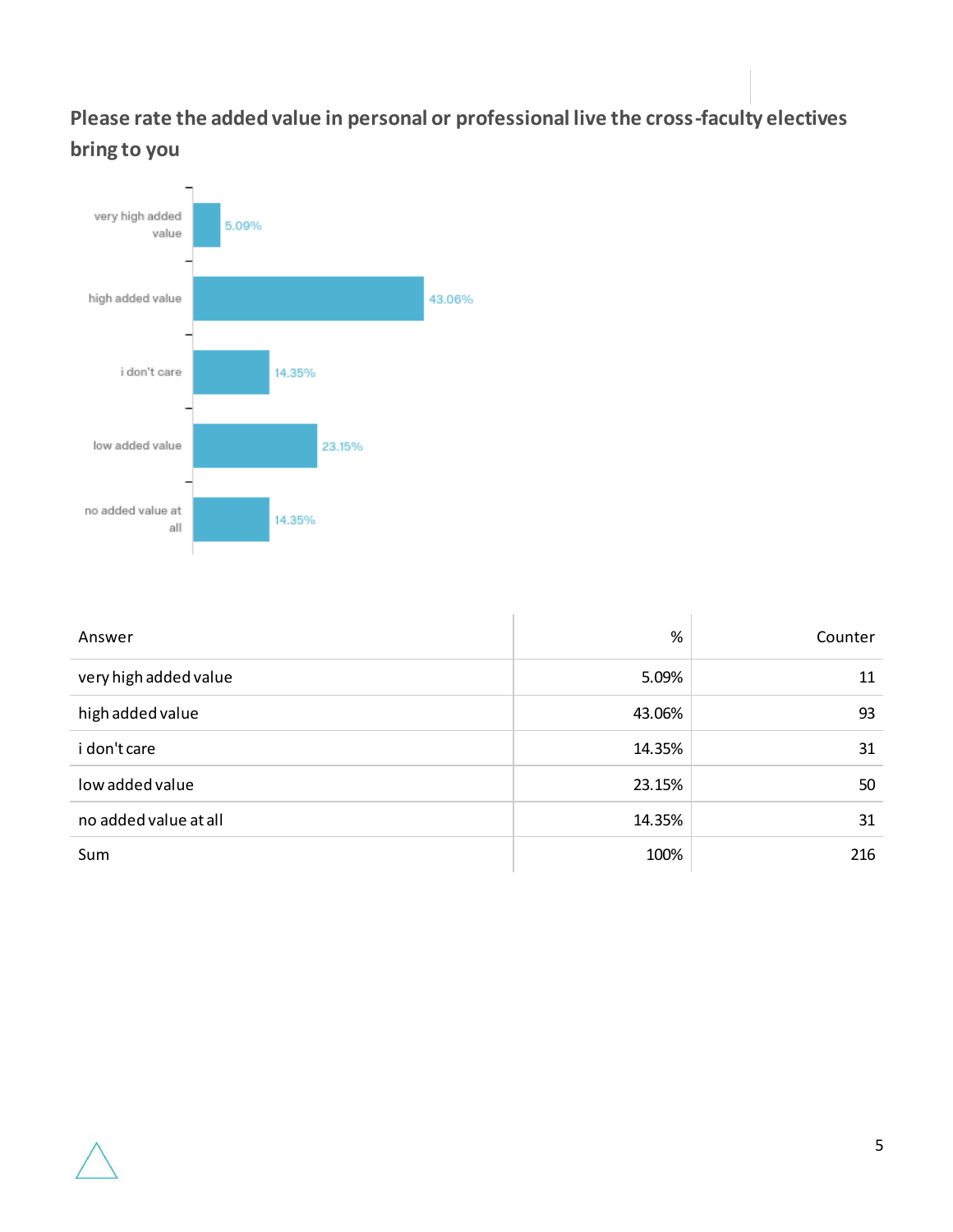#### **What could be improved? (multiple selection possible)**



#### **Other**

Dates, often not possible for working people

Subjects (why are languages not part of the curriculum?!; Topics not worth to be mentioned on diploma)

Lack of missing interest in general knowledge of the Students society

I would like to have CF, that bring me something useful e.g. photo shop/sap/language courses

integration of individuality and talents of the students and i think that the cross faculty stuff is a good possibility to bring students together and profit from each other but somehow this doesn't happen

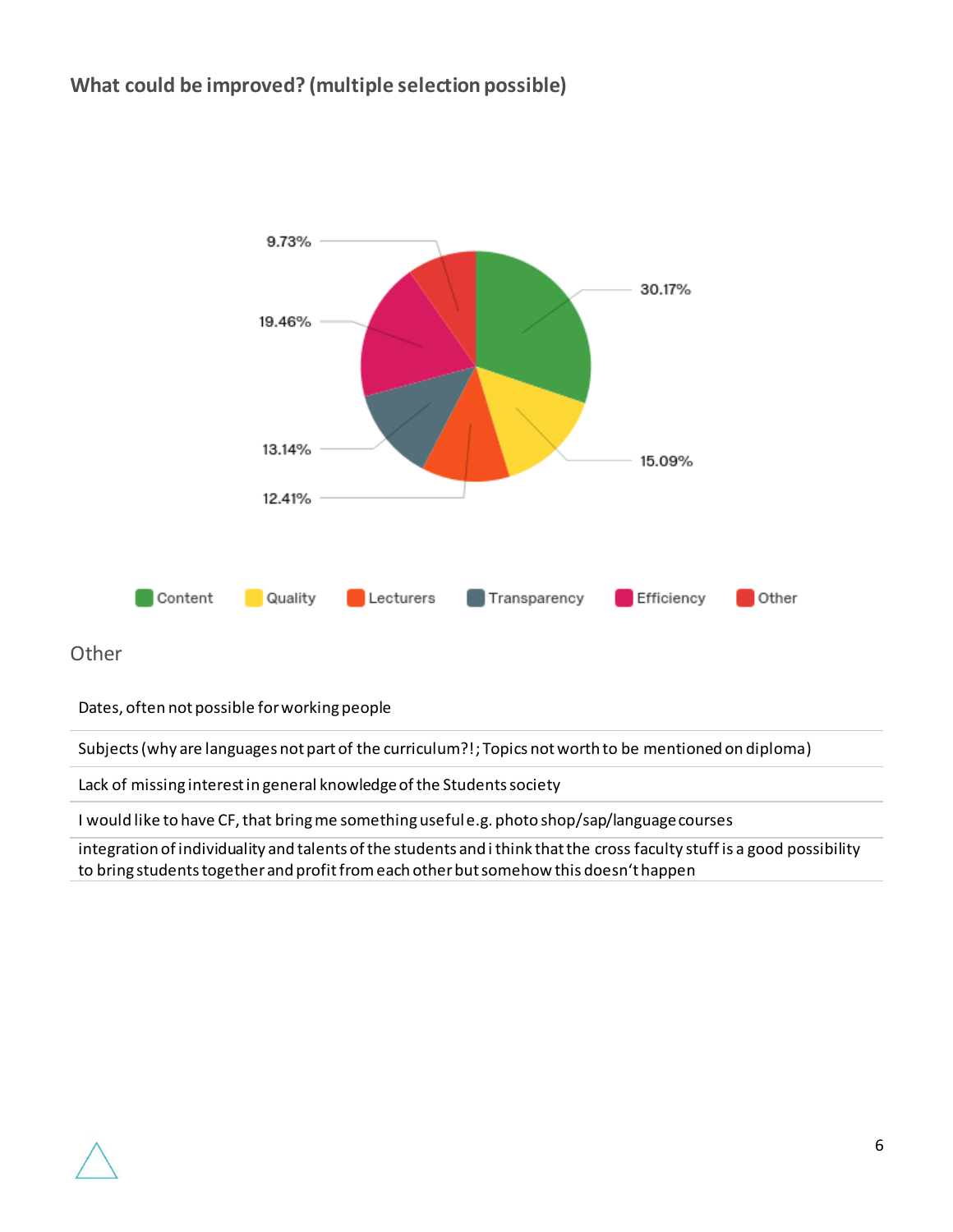#### **Anything else you would like us to know or to change within the cross faculty electives?**

#### I would like to be able to choose courses from other study programs for a Cross-faculty

better registration process - the votes of students in the last semester should be higher valued instead of students in the first semester. They are not in a situation, where they need to finish their studies. If you follow the curriculum, you are not in a privileged situation when choosing your cross faculties. You do not have any chance to receive a subject of interest. 100 points are to less for students in the last semester!

Something more useful. i.e. as a Master Finance I don't want a course in Migration, Ethics, Architecture or something like that. I would be interested in a course in the other Master programmes. Creating a business plan would be interesting (from Enterpreneurship Master), how to develop a IT-infrastructure (from Informatic Systems Master). Why are we not allowed to visit a course from another Master's programme as cross-faculty. Because that is by definition a cross-faculty course.

Would be great to offer language courses or courses from other specialication

not absolutely necessary

All in all the offered cross faculties are not really interesting. Especially this semester. You should offer something more useful for the students such as photoshop/indesign/sap courses. Also language courses would be nice offering basically just German courses when most of the students already speak German and those who visit them are mostly exchange students who quit after a few lectures.

Die Uni gibt schon genug zu tun. Da ist es angenehm wenn das Wahlfach weniger zusätzliche arbeit erfordert.

extend cross faculty electives beyond social sciences! e.g. include jurisprudential and natural sciences for more diversity.

better compatibility with regular schedule

Uniball als Wahlfach

To construct a better registration especially for student in the last study semester

The cross selectives are not interesting at all and often the grading is not transparent at all.

Im sechsten Semester sind vier Wahlmodule im Curriculum eingeplant. Mit dem jetzigen Anmeldesystem ist es unmöglich Plätze in den gewünschten Module zu erhalten. Das Problem liegt darin, dass den Studierenden nur 100 Punkte zur Verfügung stehen und Studierende welche in früheren Semestern Wahlmodule besuchen können alle Punkte für ein Modul verwenden. Dies ist für jene die das Curriculum befolgen nicht möglich. Vorschlag: Änderung Curriculum oder Anpassung der Punkte oder andere Gewichtung für Studierende im letzten Semester. Des weiteren können Kurse welche im Bachelor besucht werden im Master nicht mehr besucht werden. Das macht soweit auch Sinn nur wird so die Auswahl stark eigenschränkt. Was sowohl inhaltlich unattraktiv ist aber viel wichtiger der Stundenplan kann nur suboptimal gestaltet werden. So kann es passieren dass im Master Fächer zu sehrungünstigen Zeiten besucht werden müssen. Hier besteht dringender Handlungsbedarf. Allgemein muss die Art und Weise der Durchführung der Wahlmodule sowohl vom Inhalt wie auch von der Planung dringest angepasst werden.

There needs to be a change in the selection process, since students in higher semester are at a disvadvantage, because they have to choose 3 (according to curriculum). Everyone from lower semester automatically give 100 points and therefore take all the spaces. Points from students of higher semester should be valued more

mehr Praxis reinbringen

Some CFE-Topics should match the different studies more. For example a CFE specific for startup-issues.

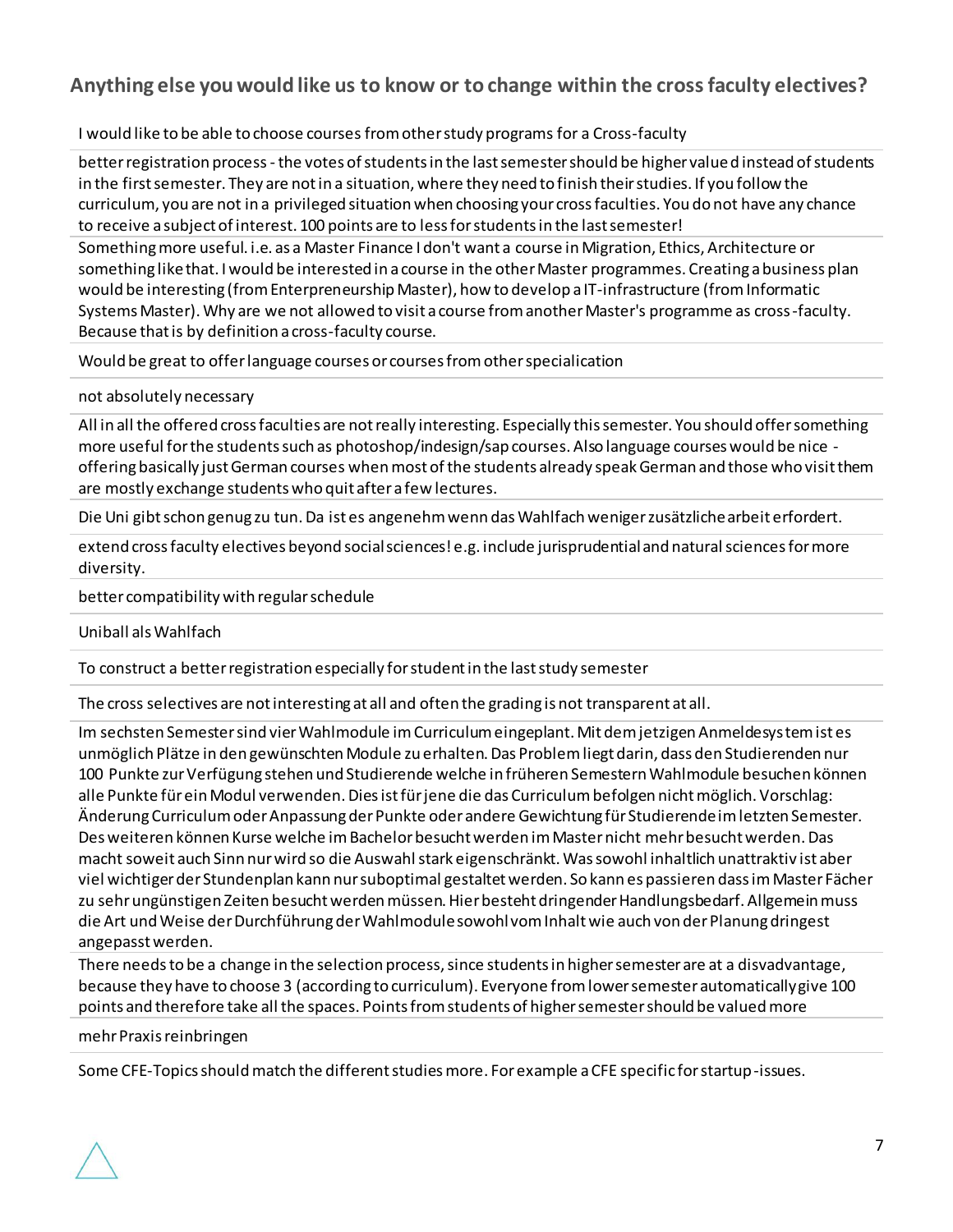#### **Do you evaluate your courses and lectures?**

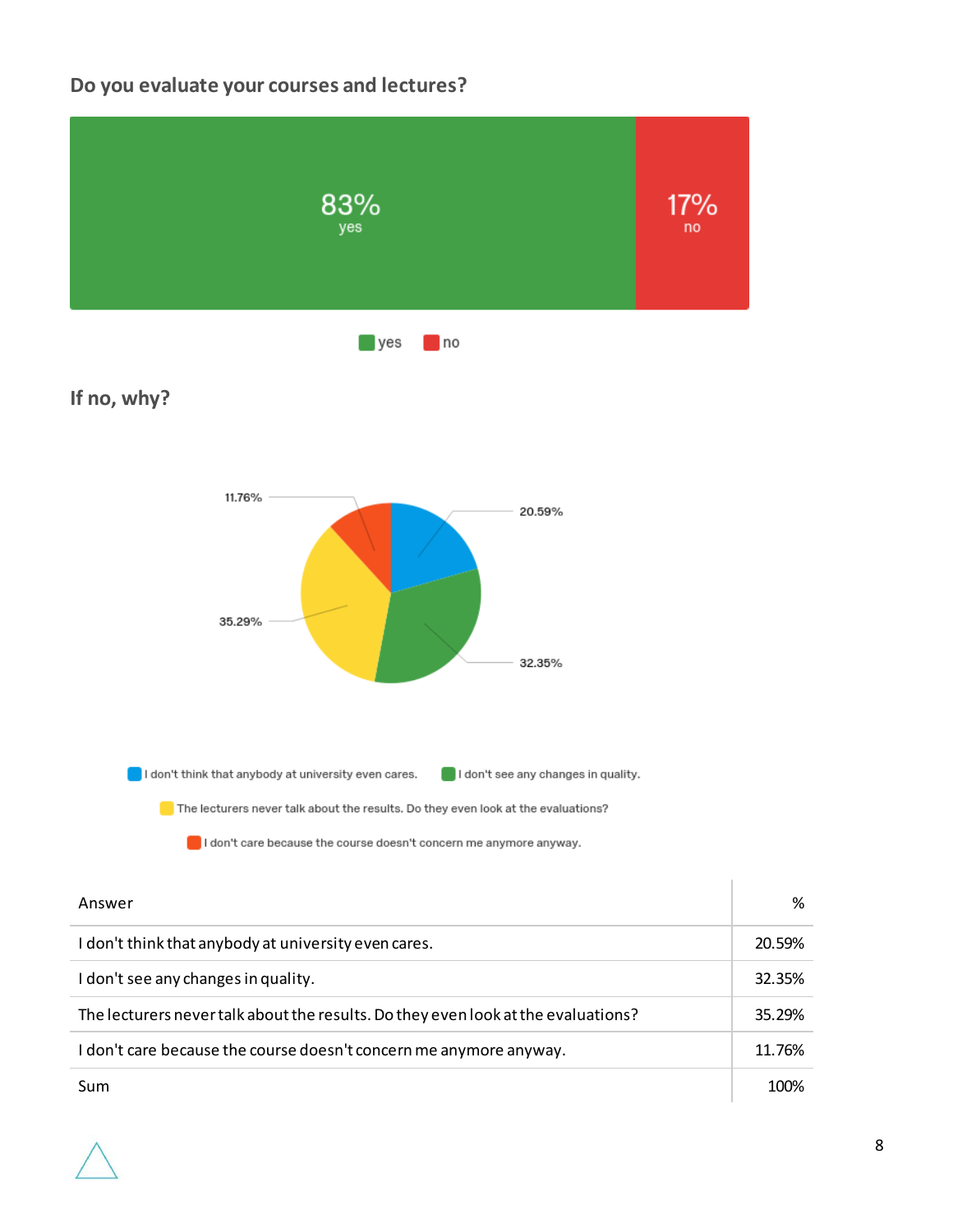# **How important is anonymity to you regarding evaluations?**

| 48%                                    | 25%           | <b>18%</b>           |  |
|----------------------------------------|---------------|----------------------|--|
| very important                         | important     | neutral              |  |
| very important<br>important<br>neutral | not important | not important at all |  |

| Answer               | %      | Counter |
|----------------------|--------|---------|
| very important       | 47.69% | 103     |
| important            | 24.54% | 53      |
| neutral              | 17.59% | 38      |
| not important        | 6.94%  | 15      |
| not important at all | 3.24%  | 7       |
| Sum                  | 100%   | 216     |

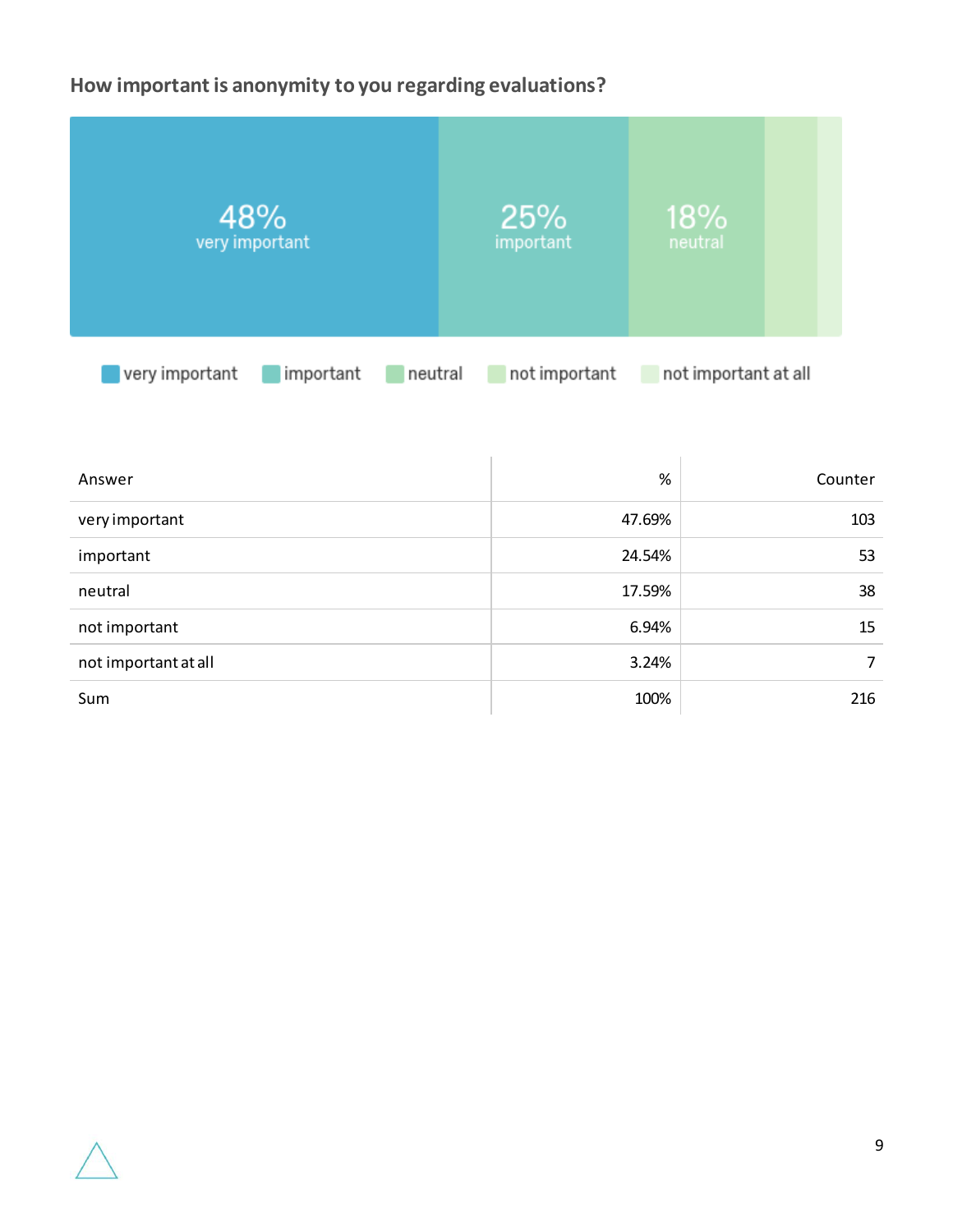**What do you think of students giving verbal feedback to the lecturers at the end of each course / module in an open and facilitated session?**



I prefer written evaluations, due to reasons of anonymity (44%)

I wouldn't want to participate in something like that, i fear a worse grade (14%)

| Answer                                                                    | %      | Counter |
|---------------------------------------------------------------------------|--------|---------|
| Good idea! I would appreciate that                                        | 32.87% | 71      |
| don't care                                                                | 8.80%  | 19      |
| I prefer written evaluations, due to reasons of anonymity                 | 43.98% | 95      |
| wouldn't want to participate in something like that, i fear a worse grade | 14.35% | 31      |
| Sum                                                                       | 100%   | 216.    |

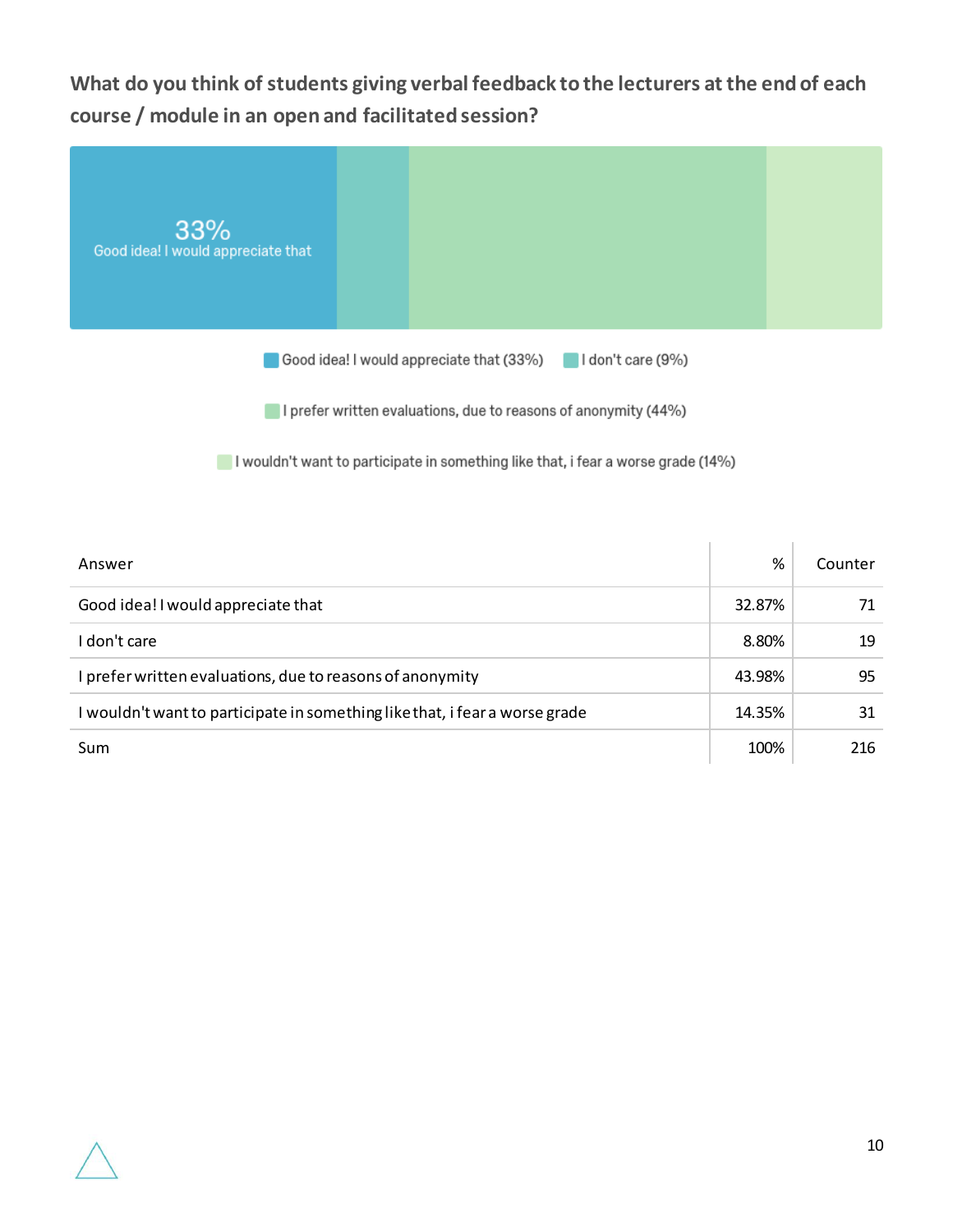## **Do you have the feeling that the ULSV is committed to your concerns?**



| Answer    | %      | Counter |
|-----------|--------|---------|
| Yes       | 31.94% | 69      |
| Sometimes | 48.15% | 104     |
| No        | 19.91% | 43      |
| Sum       | 100%   | 216     |

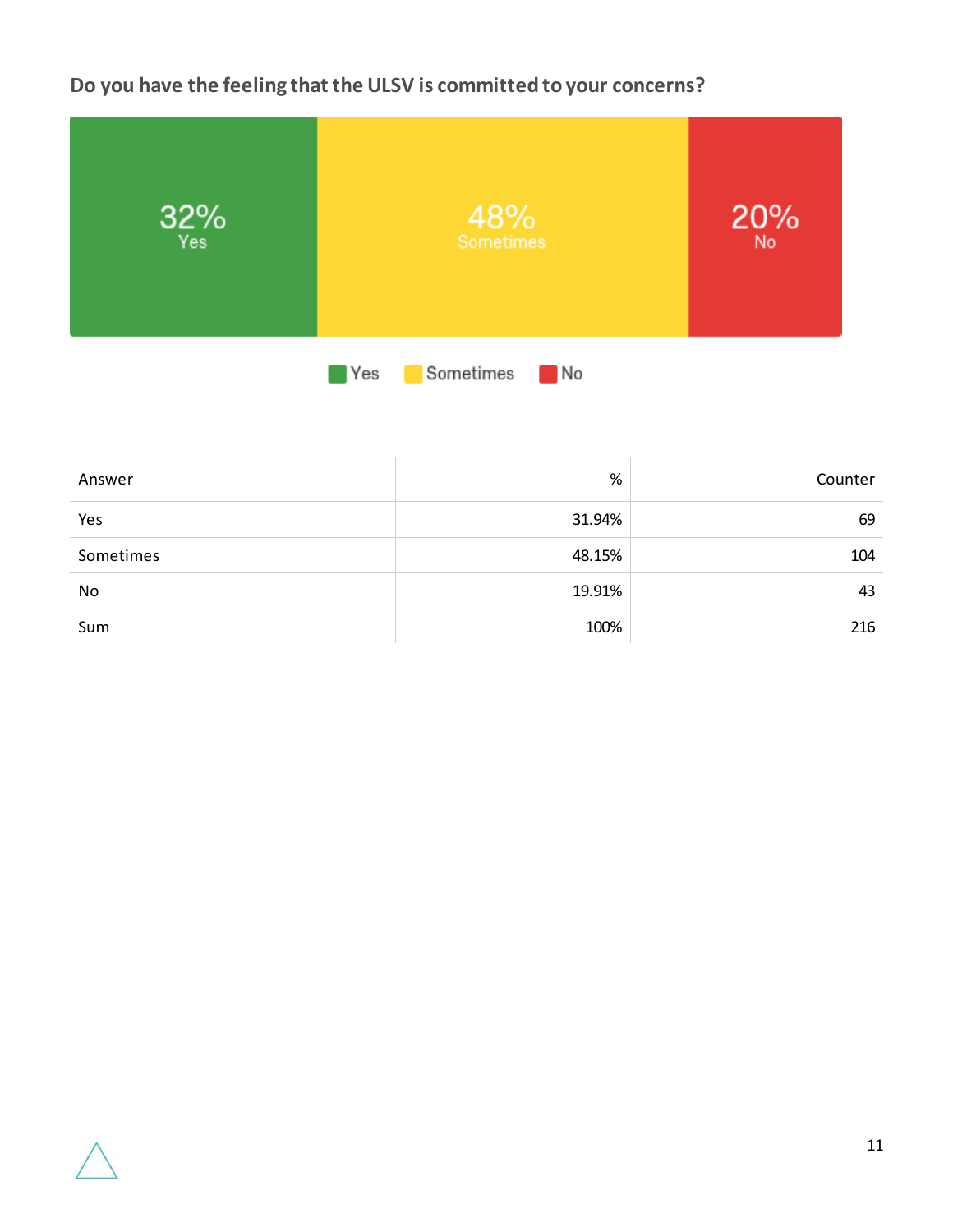#### **What can we improve? Do you have issues that we should address?**

Deadlines! There has to be a semester plan for every program. There is no way that grades are still missing after the first week of lectures of the next semester. This is unprofessional. People are not available or reachable and one feels lost. After writing out a stipendium for a program (on very short notice) the contact persons, did not give any feedback. Not that they received the application, nor that the application could not be considered... a Standard mail would have been enough.

Lecturers should take the results of an evaluation serious.

I have no clue who works for ULSV, they have no presence at all at university. I don't know how big they are , where they are located, what their tasks are and what they do for us as students. Are there elections for choosing a representative or are they choosing themselves? That's very intransparent to my knowledge.

Correction Deadlines in Master's degree. I still don't know all grades!!!!

I dont know what you are doing 4 the students. Please give us more informations about your work.

Improve communication and presence, act more transparent, provide information on how our money is spent at the students interests

talk to students, organize workshops, work on solving students' issues

I am not sure if there is any reason for having the ULSV. We can talk to all profs, teachers etc. easily on a personal and trustful level.

Keine Plastik Becher bei den Wasserspender. Und vielleicht einen seperaten Pl atz für Mikrowellen etc. für die BWL-Studenten.

The classes are too long and is impossible to concentrate for 3 hours with a break of 10 minutes. The Subjects of 2 credits has a LOT of work and we don't have time enough to do a good work. The name of the subjects doesn't match with their content. The content of most subjects could be much more rich, interesting and useful.

The dynamics of this university do not give you guys much things to care of, dont think there is much to improve

Reduce the workload. Quality instead of quantity. Creativity needs time. Stress destroys the positive atmosphere among the students.

power point template of the uni

Mehr von solchen Online-Umfragen

Please give us the chance to really learn somehting in cross electives like languages, programming, exchange with practications, or really cross elective like real courses in other studies not this social comminucation human nonsense. I could'nt care less about 99% ropics from which I could choose in two semesters. This is not even cross elective, in my understanding a cross elective is a subject in another study like programming in Finance or Information or a subject in a Bsc or what do I know make something but not this crabb shit.

I never really heard about ULSV. And I am often at the University. Sorry guys. You have to make more events or events for us students, then we realice you.

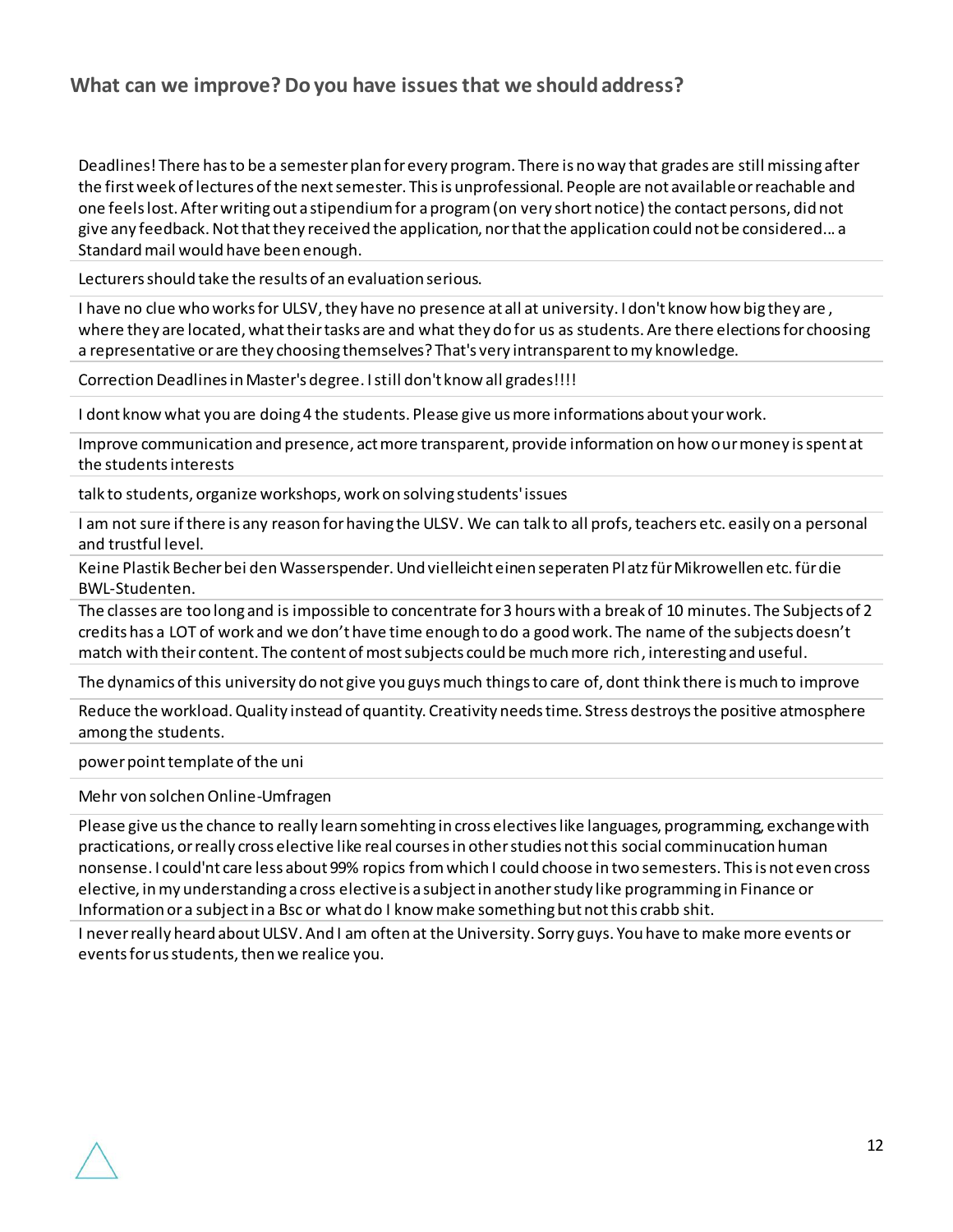## **Choose your gender**



| Answer | %      | Counter |
|--------|--------|---------|
| male   | 49.07% | 106     |
| female | 48.15% | 104     |
| other  | 2.78%  | 6       |
| Sum    | 100%   | 216     |

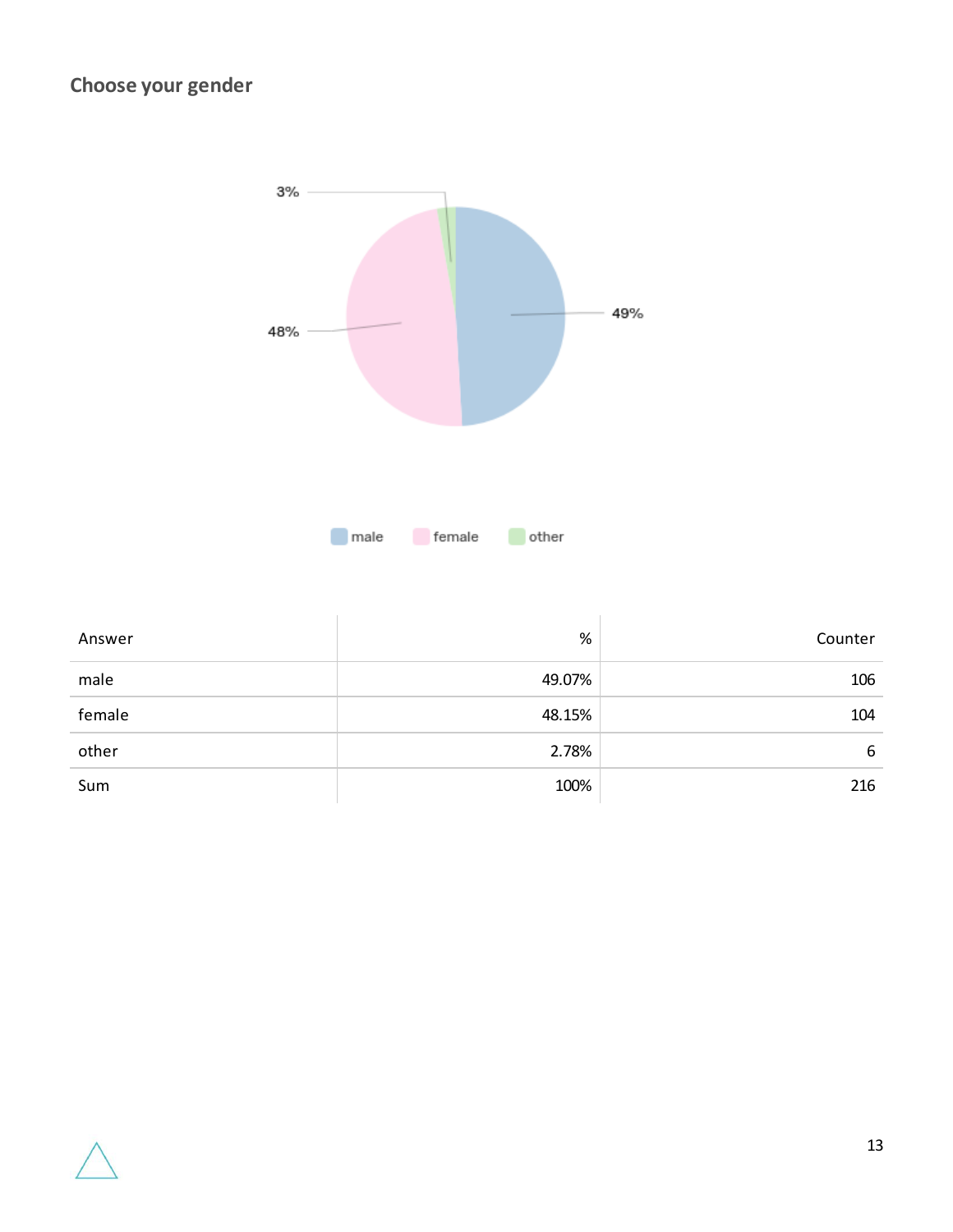

| How old are you? | Percent |
|------------------|---------|
| under 18         | 0.00%   |
| 35 or wiser      | 2.31%   |
| $25 - 34$        | 36.57%  |
| $18 - 24$        | 61.11%  |
| Sum              | 216     |